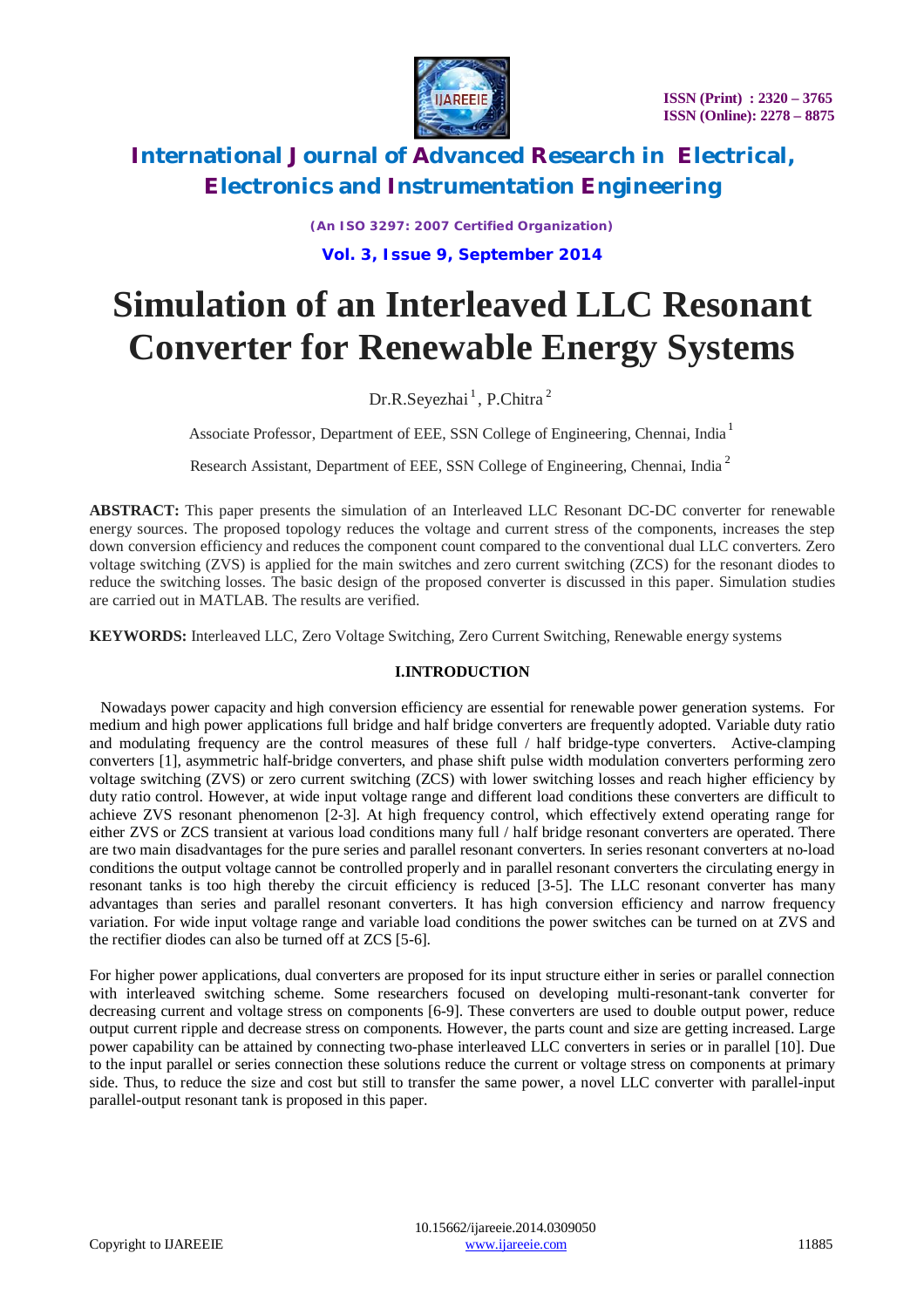

*(An ISO 3297: 2007 Certified Organization)*

#### **Vol. 3, Issue 9, September 2014**

#### **II.INTERLEAVED LLC**

 LLC resonant converters exhibit a large voltage ripple on output filter capacitor because of the rectified sine-wave current injected through the transformer secondary windings. In order to reduce the capacitor size and/or the steadystate output voltage ripple, the interleaved approach can be profitably applied. The parameters of dual resonant tanks are identical. The duty cycle of gate signal *v*G1 and *vG2* are both approximate 50 % complementary to each other. The active switches and output rectifiers reach ZVS and ZCS in the dead time zone. [11] .In Figure 1 the interleaved LLC resonant DC-DC converter is depicted: two identical modules are parallel connected and switched at the same frequency but with 180 degrees phase-shift of their driving signals.



Fig.1.Circuit diagram of Interleaved LLC Resonant DC-DC Converter

#### **III.MODES OF OPERATION**

The interleaved LLC resonant DC-DC converter has 12 operating modes in a switching period. Mode I to Mode VI and Mode VII to Mode XII can be seen as the same operating status but different switches. [15] **Mode I** [ $t_0$ , $t_1$ ]:

During this transition interval,  $S_1$ ,  $S_2$ , and  $D_1$  are off. The transformer is decoupled. The resonant tanks current let  $C_3$  discharging but  $C_4$  charging respectively. When the voltage on  $C_3$  (it also can be seen as  $V_{DS1}$ ) drops to zero, thus the anti-paralleled diode of  $S_1$  is turned on. Meanwhile, the voltage on  $C_4$  (it also can be seen as  $V_{DS2}$ ) rise to *Vin* at the end of this mode.

### **Mode II**  $[t_1, t_2]$ :

During this transition interval;  $S_1$  and  $S_2$  are off, but  $D_1$  is conducted. The current of resonant inductor  $\dot{l}_{L_r}$  is larger than magnetizing inductor current  $\dot{l}_{L_m}$  so that power can be transferred to secondary side of two transformers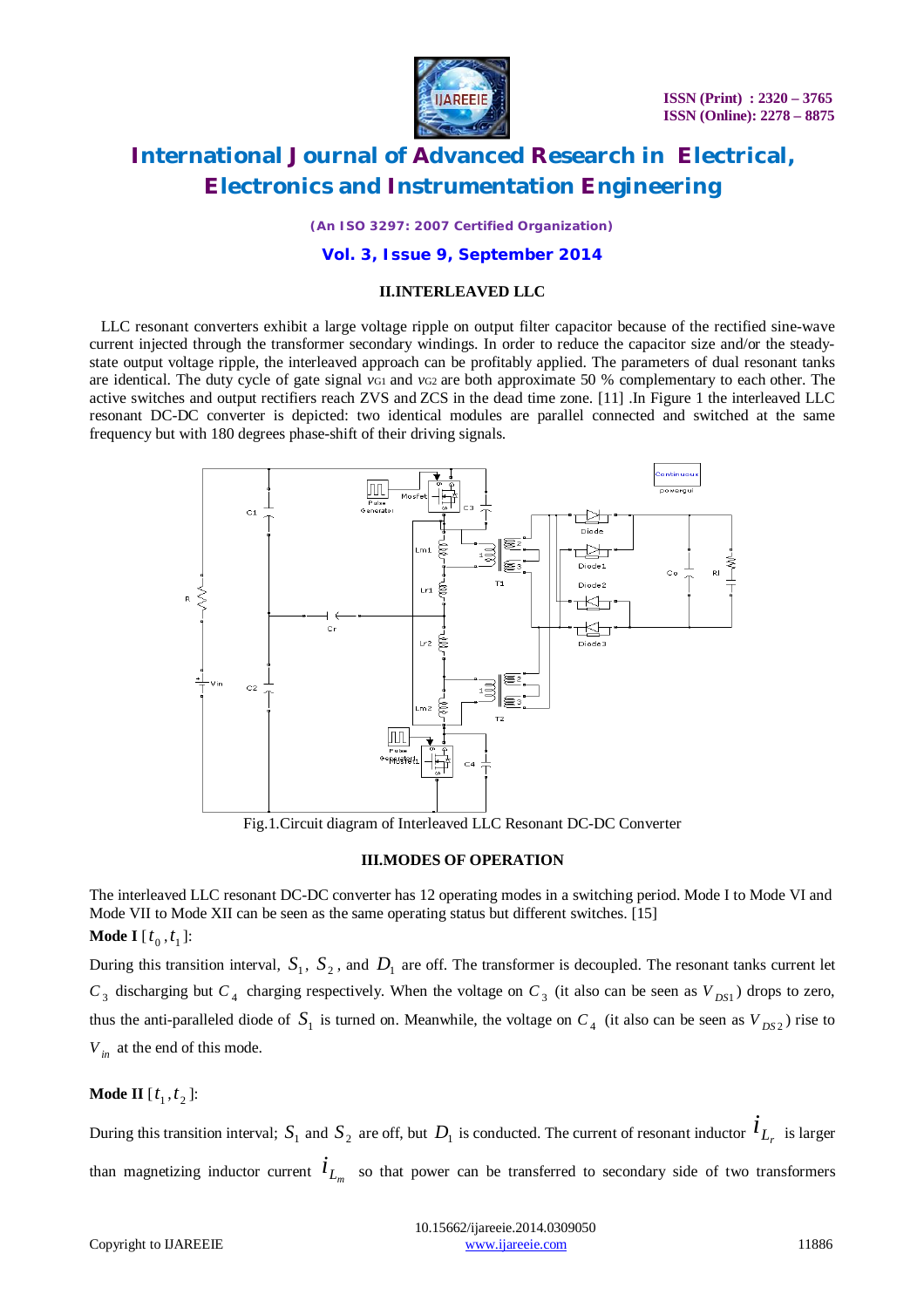

*(An ISO 3297: 2007 Certified Organization)*

#### **Vol. 3, Issue 9, September 2014**

respectively. Because  $D_1$  is turned on, the voltage on  $L_{m1}$  and  $L_{m2}$  are respectively clamped to  $-nV_o$  and  $nV_o$ . When  $S_1$  turns on, this mode end.

**Mode III**  $[t_2, t_3]$ **:** 

During this transition interval;  $S_1$  and  $D_1$  are conducted but  $S_2$  is turned off. The anti-paralleled diode of  $S_1$  keeps turning on so that  $V_{DS1}$  is clamped as diode forward voltage, thus the  $S_1$  is commutated as ZVS. This mode is ended

when the resonant inductor currents  $\dot{l}_{L_{r1}}$  and  $\dot{l}_{L_{r2}}$  down to zero.

### **Mode IV**  $[t_3, t_4]$ :

During this interval,  $S_1$  and  $D_1$  are conducted but  $S_2$  is turned off. The upper resonant tank is receiving energy from capacitor  $C_1$ . The magnetizing inductor  $L_{m1}$  is transferring energy to secondary side of transformer  $T_1$ . The lower resonant tank is receiving energy from  $V_{in}$  through capacitor  $C_2$ . The magnetizing inductor  $L_{m2}$  is transferring energy to secondary side of transformer  $T_2$ . The resonant capacitor current  $\vec{i}_{C_r}$  is the sum of  $\vec{i}_{L_{r_1}}$  and  $\vec{i}_{L_{r_2}}$ . This mode ends when the magnetizing currents  $\dot{l}_{L_{m1}}$  and  $\dot{l}_{L_{m2}}$  become zero.

### **Mode V** [ $t_4$ , $t_5$ ]:

During this interval,  $S_1$  and  $D_1$  are conducted but  $S_2$  is turned off. The upper resonant tank is receiving energy from capacitor  $C_1$  to magnetizing inductor  $L_{m1}$  and transferring energy to secondary side of transformer *T*1. The lower resonant tank is receiving energy from *V in* to magnetizing inductor *L <sup>m</sup>*<sup>2</sup> and transferring energy to secondary side of transformer  $T_2$ . When the magnetizing inductor current  $\vec{l}_{L_m}$  is equal to resonant inductor current  $\vec{l}_{L_r}$ , this mode ends.

### **Mode VI** [ $t \frac{1}{5}$ ,  $t \frac{1}{6}$ ]:

During this interval,  $S_1$  is conducted but  $S_2$  and  $D_1$  are turned off. The integrated resonant capacitor  $C_r$  starting resonate with magnetizing inductor  $L_m$  and leakage inductor  $L_r$  of individual resonant tank. The resonant energy did not transfer to secondary side of these two transformers; they are decoupled at this moment thus the  $D_1$  is commutated as ZCS. When  $S_1$  is turned off, this mode ends.

#### **IV.DESIGN EQUATIONS**

The design equations for the resonant frequency , transformer turns ratio, resonant inductor and resonant capacitor are shown as below:

The two resonant frequencies are.

$$
F_{r1} = \frac{1}{2\pi\sqrt{L_r C_r}} \qquad (1) \qquad F_{r2} = \frac{1}{2\pi\sqrt{(L_m + L_r)C_r}} \qquad (1)
$$

 10.15662/ijareeie.2014.0309050 Copyright to UAREEIE www.ijareeie.com 11887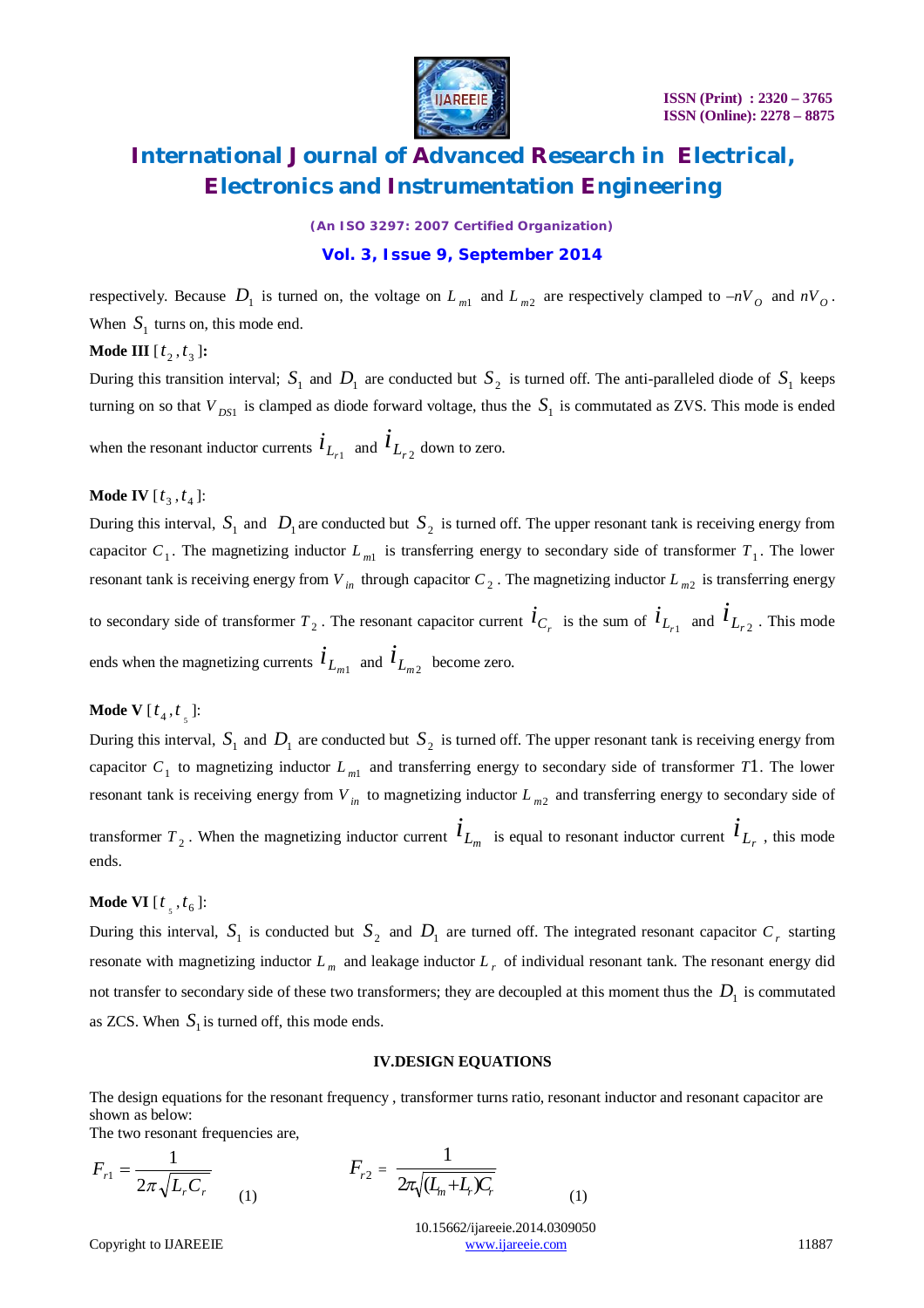

*(An ISO 3297: 2007 Certified Organization)*

**Vol. 3, Issue 9, September 2014**

Transformer Ratio & Resonant inductor

$$
N_{n} = \frac{V_{in(nom)}}{2(V_{o(min)} + V_{d})}
$$
  

$$
L_{r} = \frac{N_{n}V_{in(nom)}V_{o(nom)}}{8f_{s_{max}}P_{o}}
$$
 (3)

Resonant capacitor & Magnetizing inductor

$$
C_r = \frac{1}{(2\pi f_o)^2 L_r} \qquad L_m = \frac{t_{dead} N_n V_{o(\min)} \cdot \frac{1}{4 f_{s_{\max}}} - \frac{t_{dead}}{2}}{C_{HB} V_{in(\max)}}
$$
(5)

Based on the Equations (1)- (5), the converter is designed and the parameters are shown in Table V.

#### **V.SIMULATION PARAMETERS**

| Simulation parameters for LLC resonant converter |                              |           |
|--------------------------------------------------|------------------------------|-----------|
| <b>Parameter</b>                                 | <b>Designator</b>            | Value     |
| <b>Input Voltage</b>                             | $V_{\scriptscriptstyle in}$  | 400V      |
| <b>Resonant Inductor</b>                         | $L_{r}$                      | $25\mu H$ |
| <b>Resonant Capacitor</b>                        | $C_r$                        | 264nF     |
| <b>Magnetizing Inductor</b>                      | $L_{\scriptscriptstyle m}$   | 2.88H     |
| Resonant frequency                               | $F_{\scriptscriptstyle\! R}$ | 92KHz     |
| Switching frequency                              | $F_{\rm s}$                  | 80KHz     |
| Turns ratio                                      |                              | 5:1:1     |

#### **VI. RESULTS AND DISCUSSION**

In Fig.2.gating pulses of two switches are shown. Also the voltage and current waveforms are depicted for switch 1. Voltage and current of switch 1 are obtained as 400V ,50A respectively

.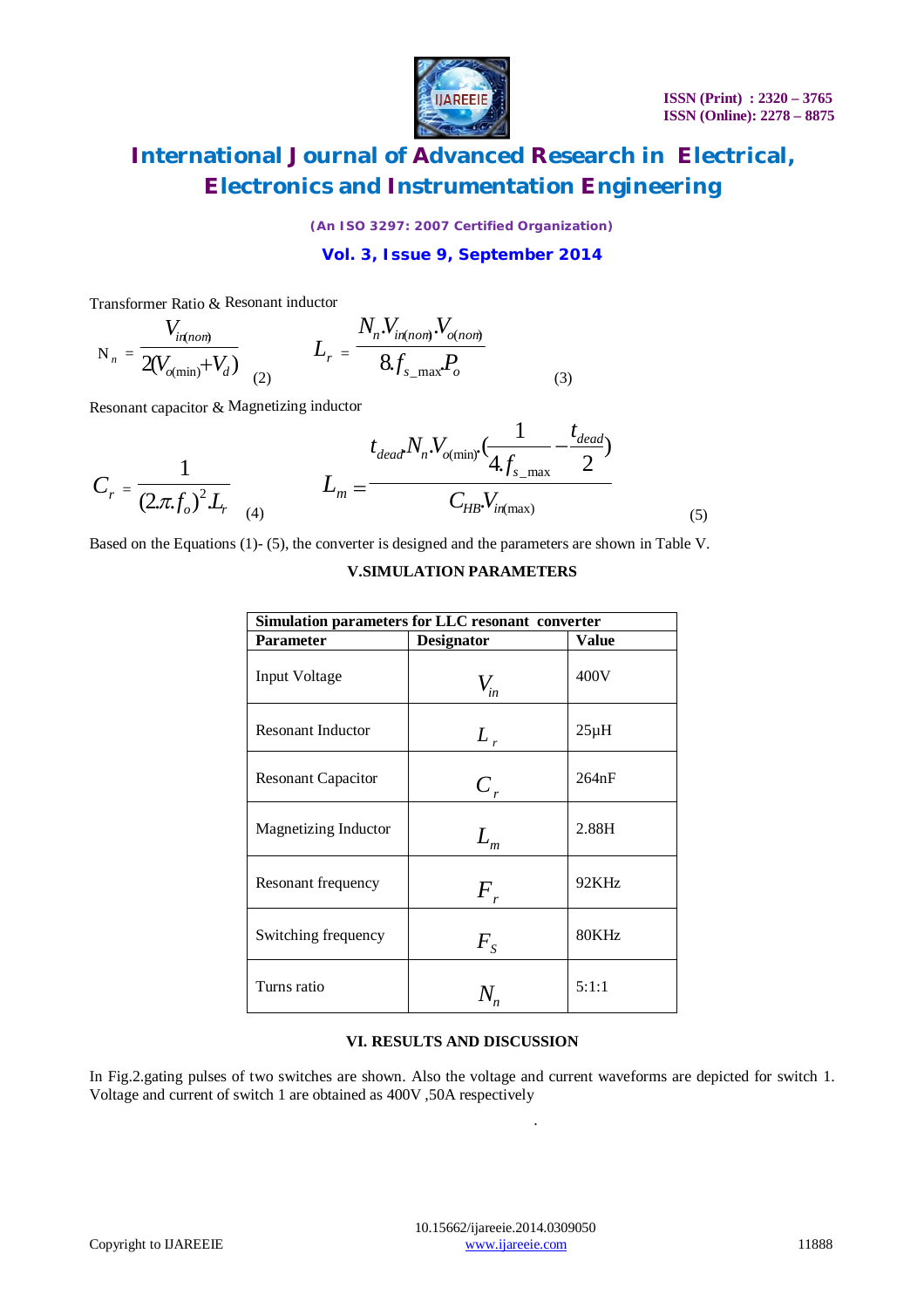

*(An ISO 3297: 2007 Certified Organization)*

### **Vol. 3, Issue 9, September 2014**



Fig.2.Waveforms of Switch 1(Mosfet)

Voltage and current waveforms of switch 2 are shown in Fig.3. They are obtained as 400V, 50A respectively. Here the achievement of ZVS is shown.<br>Gate Pulse of Switch 1



Fig.3.Waveforms of Switch 2(MOSFET1)

In Fig.4.Voltage across capacitor 1, capacitor 2, resonant capacitor and current through the resonant capacitor are shown. Voltage across the capacitors 1 and 2 is obtained as 110V. It is clear from the figure that the voltage and current of resonant capacitor are in phase

.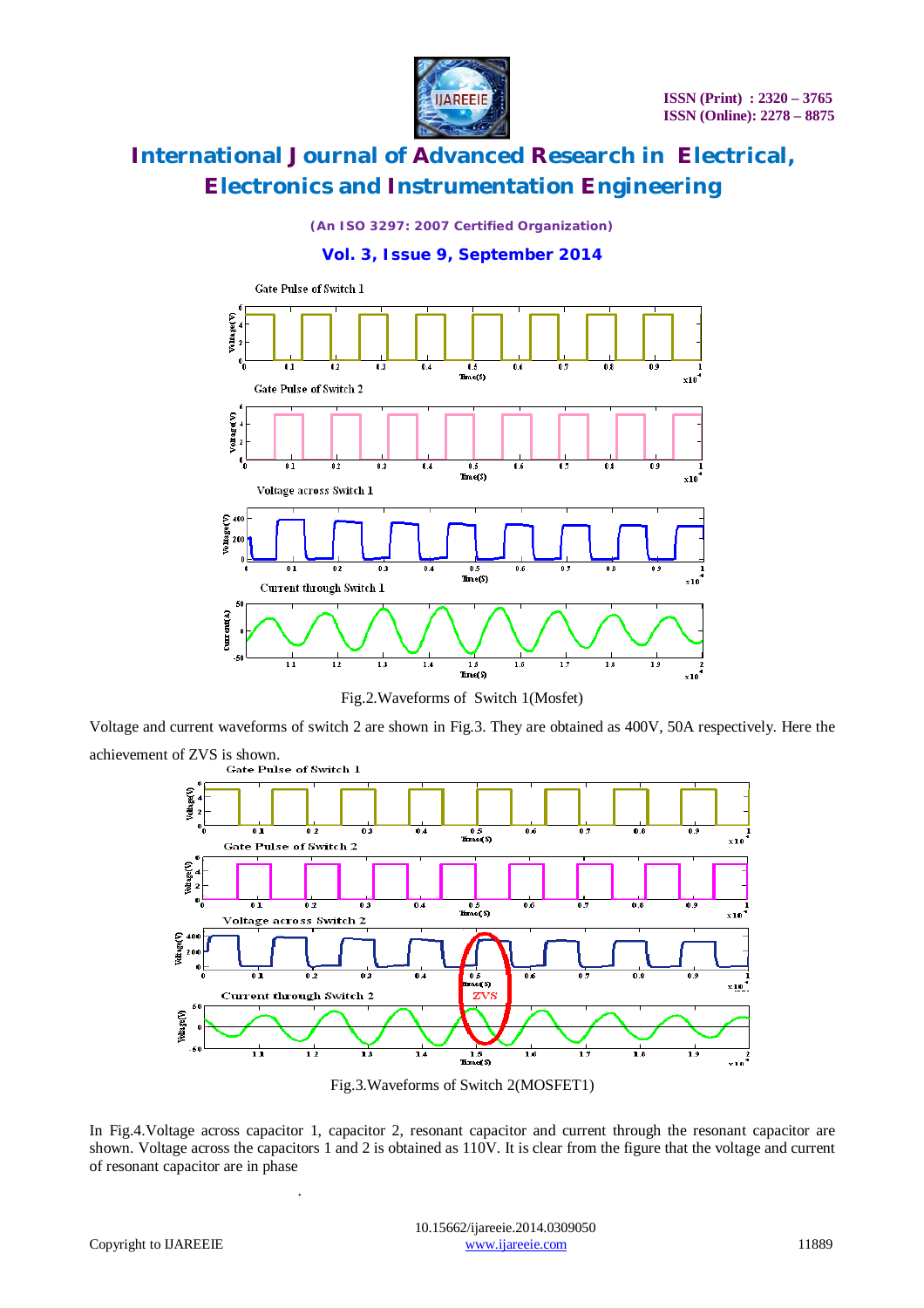

*(An ISO 3297: 2007 Certified Organization)*

### **Vol. 3, Issue 9, September 2014**



Fig.4.Voltage and current waveforms of the capacitors C1,C2,Cr

In Fig.5.voltage and current waveforms of secondary side diode are shown. Here ZCS is achieved.



Fig.5.Voltage and current waveforms of Diode 1 at the secondary side In Fig.6.output voltage waveform is shown. For the input of 400V the output is obtained as 28V.